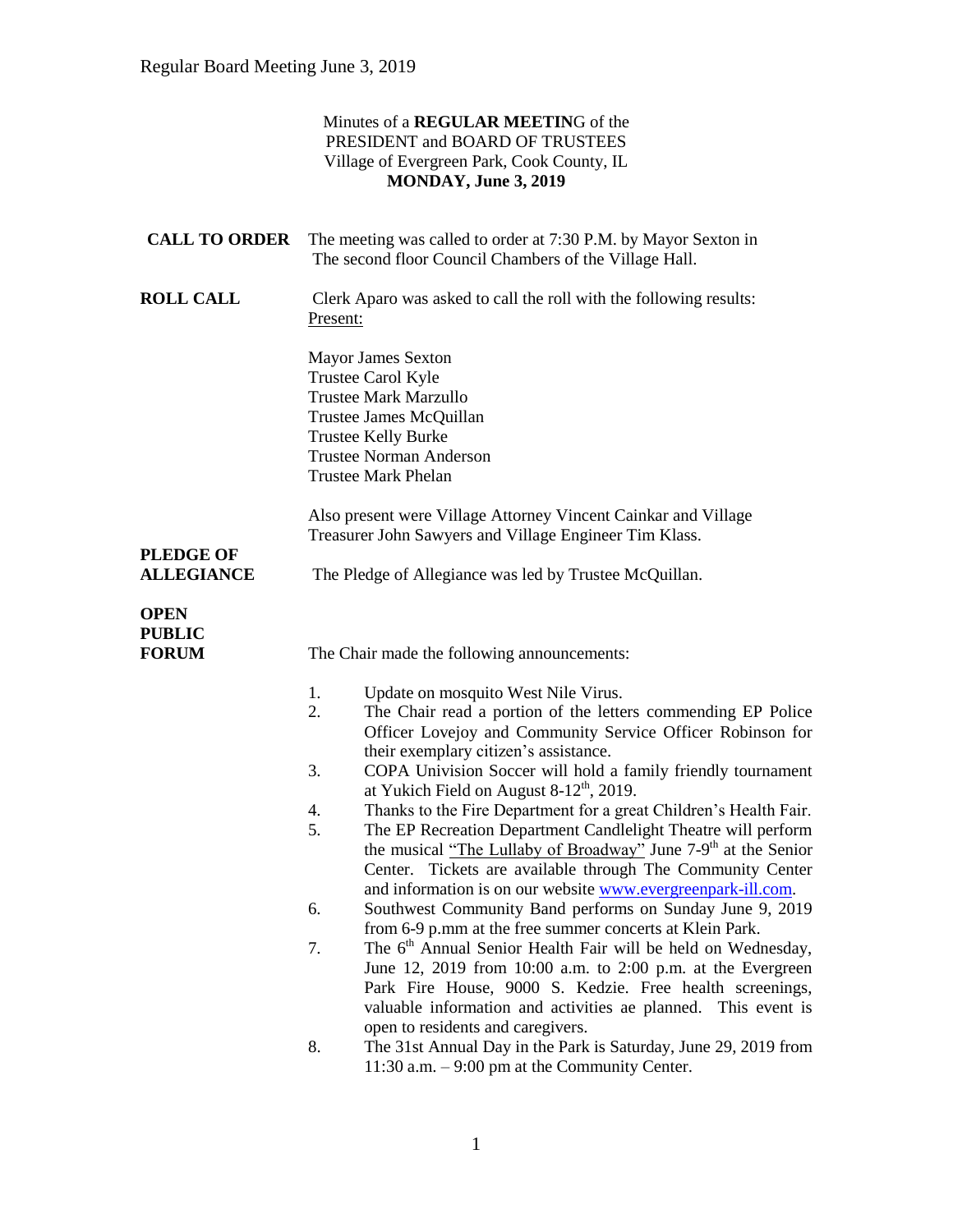|                                                      | 9.                                                                                                                                                                                                                                                                                                                                                                                                                                                                                                                   | The 51st Annual Independence Day Parade is Wednesday, July<br>3, 2019 at 6:30 p.m. Fireworks at dusk at Duffy Park 92nd and<br>Millard. Rain date for fireworks is Friday, July 5, 2019.                                                                                                                |  |
|------------------------------------------------------|----------------------------------------------------------------------------------------------------------------------------------------------------------------------------------------------------------------------------------------------------------------------------------------------------------------------------------------------------------------------------------------------------------------------------------------------------------------------------------------------------------------------|---------------------------------------------------------------------------------------------------------------------------------------------------------------------------------------------------------------------------------------------------------------------------------------------------------|--|
|                                                      | 10.                                                                                                                                                                                                                                                                                                                                                                                                                                                                                                                  | The Driving Range at the 50 acre park is open please check our<br>website for hours.                                                                                                                                                                                                                    |  |
|                                                      | 11.                                                                                                                                                                                                                                                                                                                                                                                                                                                                                                                  | Farmers Market is at Yukich Fields on Thursdays from 7:00 am<br>to $1:00 \text{ pm}$                                                                                                                                                                                                                    |  |
|                                                      | 12.                                                                                                                                                                                                                                                                                                                                                                                                                                                                                                                  | First United Methodist Church will host a picnic onsite July 13,<br>2019.                                                                                                                                                                                                                               |  |
|                                                      | 13.                                                                                                                                                                                                                                                                                                                                                                                                                                                                                                                  | Tuesday June $4^{\text{th}}$ , 2019 the Illinois Lottery is filming on 97 <sup>th</sup> &<br>Lawndale.                                                                                                                                                                                                  |  |
|                                                      | 14.                                                                                                                                                                                                                                                                                                                                                                                                                                                                                                                  | Congrats to the following EP Eclipse /Girls Softball players 7/8<br>Yr. Olds Clare Kyle; 9/10 Yr. Olds Taji Alexa and 11/12 Yr.<br>Olds Sofia Panatera. The girls will compete at the Chicago Cubs                                                                                                      |  |
|                                                      | 15.                                                                                                                                                                                                                                                                                                                                                                                                                                                                                                                  | Championship at Wrigley Field on June 9, 2019.<br>The Chair received an email from resident Steve Duffy who<br>stated he cleared the blocked sewer in his street this past Sunday.<br>The Chair thanked him and reminded everyone to pitch in and<br>help when possible.                                |  |
| <b>OPEN</b><br><b>AUDIENCE</b>                       | NONE.                                                                                                                                                                                                                                                                                                                                                                                                                                                                                                                |                                                                                                                                                                                                                                                                                                         |  |
| <b>REGULAR</b><br><b>AGENDA</b><br><b>RESOLUTION</b> | Motion by Trustee Phelan second by Trustee Kyle to waive reading of<br>the minutes of the May 20, 2019 regular Meeting of the President and<br>Board of Trustees. The motion was passed by unanimous voice vote and<br>so ordered by the Chair.                                                                                                                                                                                                                                                                      |                                                                                                                                                                                                                                                                                                         |  |
| NO. 15-2019                                          | Motion by Trustee McQuillan second by Trustee Marzullo to approve<br><b>Resolution NO. 15-2019</b> with expenditures of the General Corporate<br>Fund of \$464,892.99 and the Water Management Fund of \$96,637.82<br>and the Capital Improvement Fund, \$12,076.45<br>and the Street Bond<br>Fund, \$ 26,890.00 for a total of \$ 600,497.26. Upon roll call, voting<br>YES: Trustees Kyle, Marzullo, McQuillan, Burke, Anderson and Phelan;<br>voting NO: NONE. The motion was passed and so ordered by the Chair. |                                                                                                                                                                                                                                                                                                         |  |
| <b>BUSINESS</b><br><b>CERTIFICATES</b>               | Motion by Trustee Anderson second by Trustee Kyle to approve the<br>business regulation certificate for <b>GOOD HOPE HEALTHCARE</b><br><b>SERVICES AND HOME HEALTH</b> to operate a Home Health Service<br>located at 9500 S. Avers, Suite 1. Upon roll call, voting YES: Trustees<br>Marzullo, McQuillan, Burke, Anderson, Phelan and Kyle; voting NO:<br>NONE. The motion was passed and so ordered by the Chair.                                                                                                  |                                                                                                                                                                                                                                                                                                         |  |
|                                                      |                                                                                                                                                                                                                                                                                                                                                                                                                                                                                                                      | Motion by Trustee Marzullo second by Trustee Burke to approve the<br>business regulation certificate for <b>LABOR PERSONNEL</b> , LLC. to<br>operate an office for employment staffing located at 3830 W. 95 <sup>th</sup> Street,<br>Suite 109. Upon roll call, voting YES: Trustees McQuillan, Burke, |  |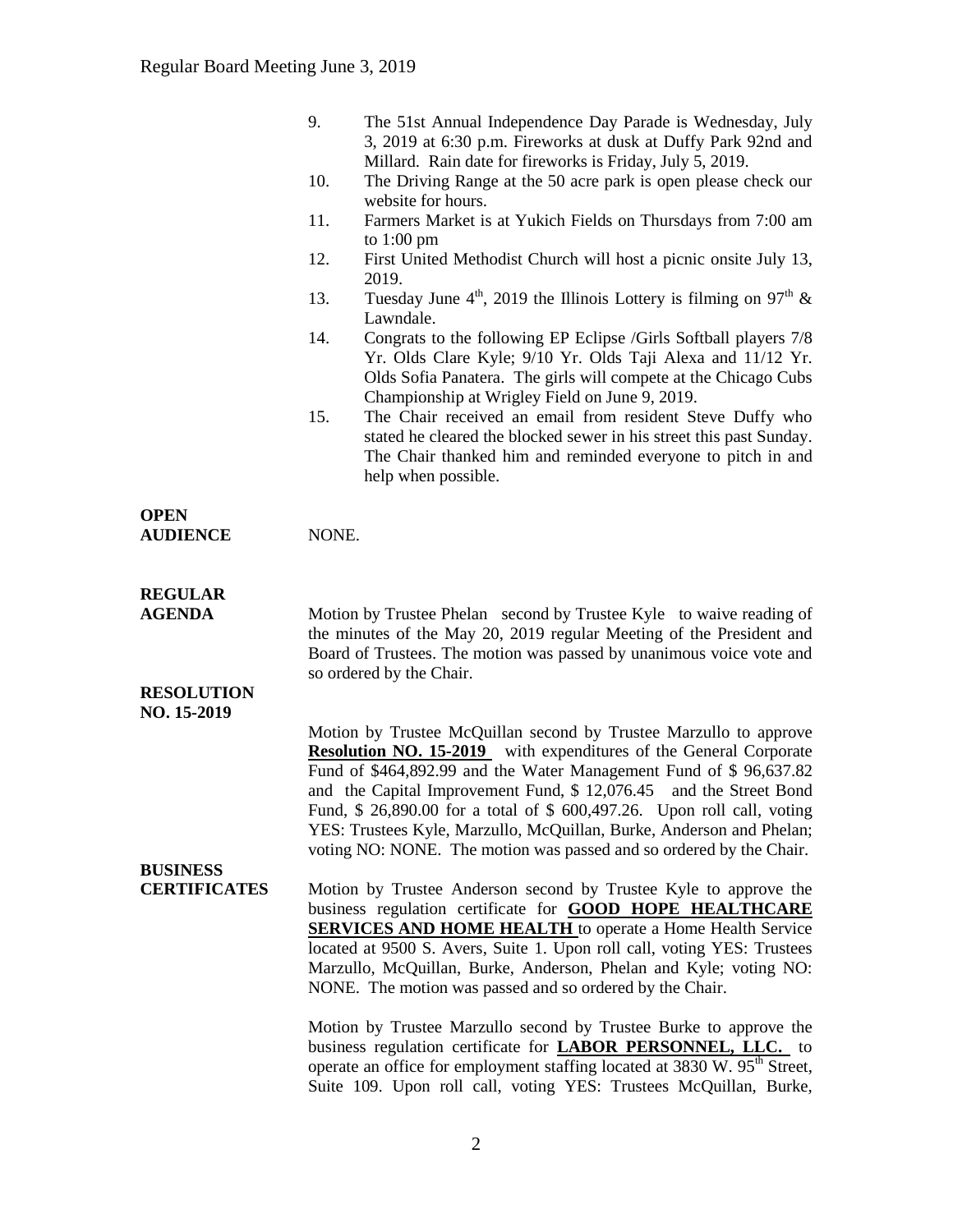Anderson, Phelan, Kyle and Marzullo; voting NO: NONE. The motion was passed and so ordered by the Chair.

## **PROCLAMATION JOE SCOZIO DAY** The Chair introduced Mr. "Joe the Barber" Scozio in the audience tonight. Joe is retiring from his 62 year career as the proprietor of Evergreen Barber Shop. The Clerk read the proclamation honoring Mr. Scozio and a lifetime spent working in Evergreen Park. The Village has officially declared June 14, 2019 as "Joe the Barber Day in Evergreen Park". Mr. Scozio thanked the Mayor and the Board and especially Carol Kyle. He also thanked his many friends, family and business associates stating Evergreen Park is the best town in the entire world. The Chair presented the proclamation to Mr. Scozio and to the Evergreen Park Historical Commission. The Board and the audience gave Joe a standing ovation with a hearty round of applause. **ORDINANCE NO. 13-2019** Motion by Trustee Kyle second by Trustee Marzullo to approve **ORDINANCE NO. 13-2019, "AN ORDINANCE APPROVING THE EVERGREEN PARK PROMENADE FIRST RESUBDIVISION OF THE PROPERTY LOCATED AT 2559-2603 W. 95TH STREET, EVERGREEN PARK, ILLINOIS."** Upon roll call, voting YES: Trustees Burke, Anderson, Phelan, Kyle, Marzullo and McQuillan; voting NO: NONE. The motion was passed and so ordered by the Chair. **COLLECTIVE BARGAINING EPPD SGT.** Motion by Trustee Marzullo second by Trustee McQuillan to approve the Collective Bargaining Agreement between the Village of Evergreen Park and Illinois Council of Police Representing Village of Evergreen Park Sergeants – May 1, 2019 through April 30, 2021. Upon roll call, voting YES: Trustees Anderson, Phelan, Kyle, Marzullo, McQuillan and Burke; voting NO: NONE. The motion was passed and so ordered by the Chair. **VILLAGE ENGINEER** Tim Klass had no report. **ATTORNEY'S REPORT** Vince Cainkar had no report. **DEPT HEADS** Mary Ann Carioto, OCS Director announced the senior health fair will be Wednesday June 12, 2019 at the Fire House from 10-1 pm; rides to the event are available from OCS. AARP Smart driving classes are available Thursday, June 13 &  $14^{TH}$  at a cost of \$15.00 Day trip is planned for Wednesday June 26 to Ethnic Chicago. Mike Knieps, Dep. Director of Water Management Dept. reminded everyone Cook County will be doing abatement this Wednesday with a 30 day tablet for larvacide. The Village will be out July 8, 2019 to do the entire Village with a 180 day tablet that should combat mosquito issues through November of 2019. He thanked Mr. Knieps for his efforts. The